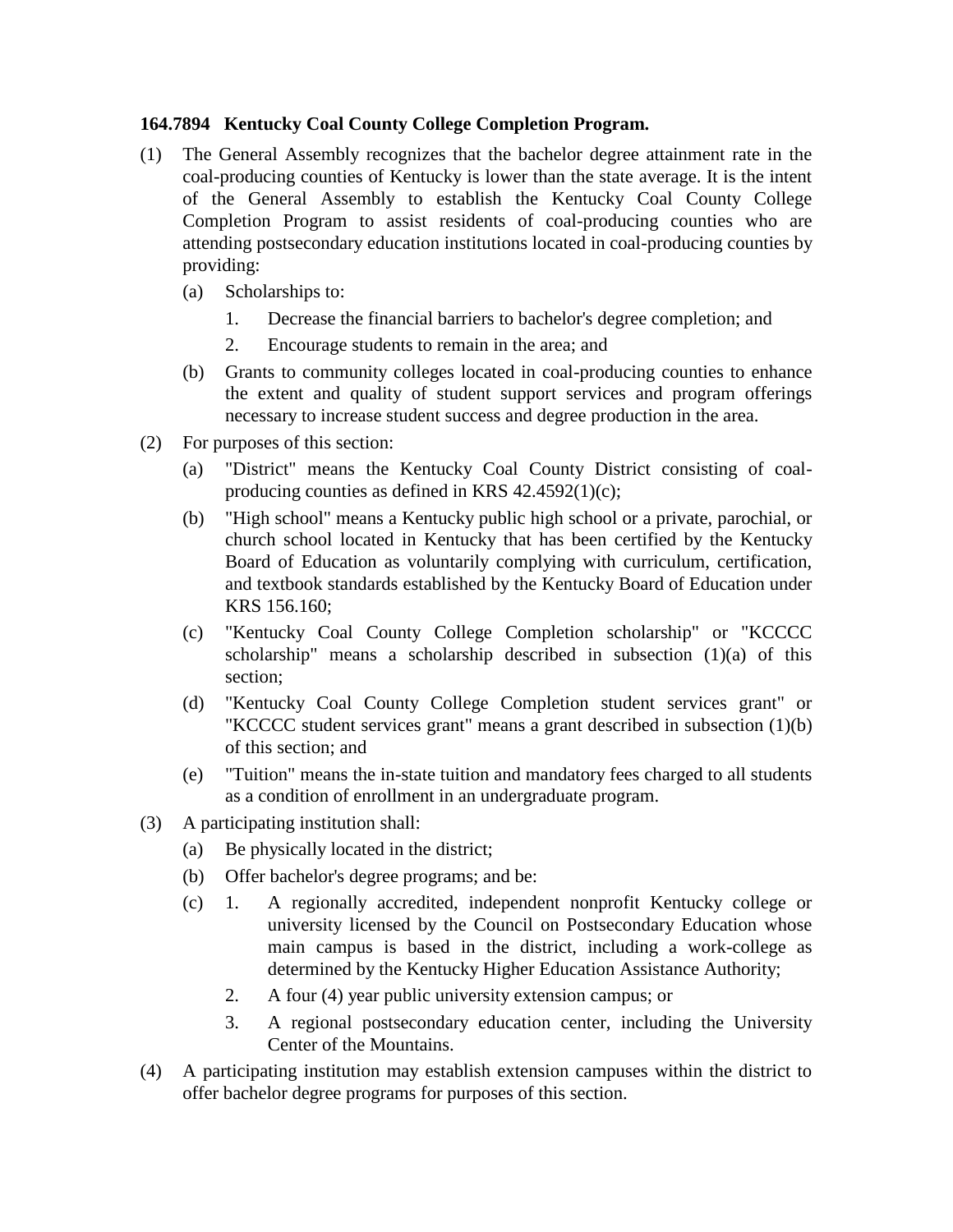- (5) A nonparticipating institution shall:
	- (a) Have its main campus located in Kentucky but not in the district;
	- (b) Offer a bachelor's degree program not offered at any participating institution;
	- (c) Be accredited by the Southern Association of Colleges and Schools; and
	- (d) Be a public or independent, nonprofit college or university that is licensed by the Council on Postsecondary Education.
- (6) The Kentucky Higher Education Assistance Authority shall administer the Kentucky Coal County College Completion Program and shall promulgate administrative regulations in accordance with KRS Chapter 13A as may be needed for the administration of the program.
- (7) The authority may award a KCCCC scholarship under this section, to the extent funds are available for that purpose, to any person who:
	- (a) Is considered a permanent resident of the district for at least one (1) year immediately preceding July 1 of the academic year in which the scholarship is made;
	- (b) Is a United States citizen;
	- (c) Is a Kentucky resident as determined by the institution in accordance with criteria established by the Council on Postsecondary Education for the purposes of admission and tuition assessment;
	- (d) Completes and submits the Free Application for Federal Student Aid for the academic year in which the grant is made;
	- (e) Has earned at least sixty (60) credits or the equivalent of completed coursework toward a bachelor's degree;
	- (f) Is enrolled at least half-time at a participating institution, or a nonparticipating institution in accordance with subsection (8) of this section, in upper division courses in a program of study that leads to a bachelor's degree;
	- (g) Is in good academic standing in accordance with the institution's policy; and
	- (h) Is not in default on any obligation to the authority under any program administered by the authority under KRS 164.740 to 164.785, except that ineligibility for this reason may be waived by the authority for cause.
- (8) A student otherwise eligible for the KCCCC scholarship who is enrolled in a nonparticipating institution shall be eligible to receive the KCCCC scholarship if he or she is enrolled in a bachelor's degree program in a field of study that is not offered at any participating institution. A program shall be clearly unlike any degree program offered by a participating institution to be eligible. The authority shall promulgate administrative regulations to establish procedures to designate the approved programs of study at nonparticipating institutions for which an eligible student can receive the KCCCC scholarship, which shall include a program review process that requires fifty percent (50%) or more of the courses offered in a program to be different from courses available in a program offered by a participating institution. The maximum annual total of KCCCC scholarships expended for this purpose, to the extent funds are available, shall not exceed five percent (5%) of the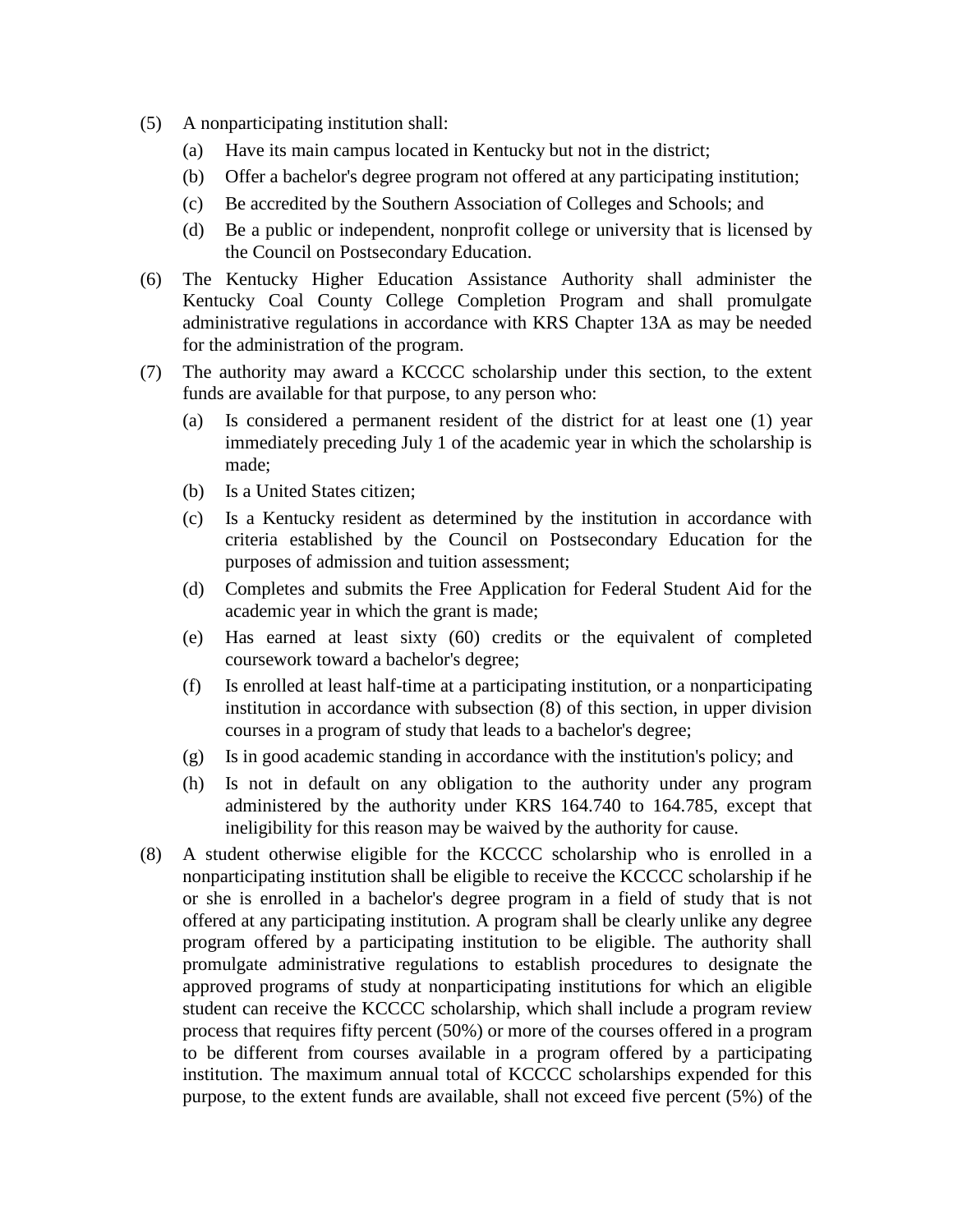amount appropriated for KCCCC scholarships.

- (9) (a) The KCCCC scholarship amount provided to a student may be applied to the student's cost of attendance and shall be forty percent (40%), up to the maximum amount defined in subsections (10) and (11) of this section, of the amount remaining after subtracting the student's federal and state grants and scholarships from the institution's published tuition and mandatory fees amount that is used for purposes of packaging federal student aid. Work study and student loan funds shall not be included in the calculation.
	- (b) For purposes of this subsection, the tuition amount for a work-college, as described in subsection  $(3)(c)1$ . of this section, shall be the average tuition and mandatory fees amount of the participating institutions that are described in subsection (3)(c)1. of this section and are not work-colleges.
	- (c) Students attending less than full-time shall receive a pro rata amount as determined by the authority.
- (10) The maximum KCCCC scholarship award amount for the 2014-2015 academic year shall not exceed:
	- (a) Six thousand eight hundred dollars (\$6,800) per academic year for a student attending a participating institution that is a nonprofit, independent college or university;
	- (b) Two thousand three hundred dollars (\$2,300) per academic year for a student attending a participating institution that is a public university extension campus or a regional postsecondary education center; or
	- (c) Three thousand four hundred dollars (\$3,400) per academic year for a student attending a nonparticipating institution as prescribed in subsection (8) of this section.
- (11) The authority shall calculate the average annual percentage increase in tuition for the six (6) comprehensive universities as defined in KRS 164.001. The maximum KCCCC scholarship amounts in subsection (10) of this section shall be increased for each subsequent academic year by the total average percentage increase since the 2014-2015 academic year.
- (12) The authority shall award KCCCC scholarships chronologically based on when applicants submit the Free Application for Federal Student Aid until funds are exhausted, except prior recipients shall be awarded before any new KCCCC scholarship recipients. Applicants who received a KCCCC scholarship in the immediately preceding academic semester and apply by the deadline established by the authority shall be awarded first.
- (13) A student may receive a KCCCC scholarship for a maximum of five (5) full-time fall or spring academic semesters, or their equivalent under a trimester or quarter system, or until the completion of a first bachelor's degree, whichever occurs first. The authority shall determine the equivalent usage of academic semester eligibility for students enrolled less than full-time.
- (14) The authority may award KCCCC student services grants under this section, to the extent funds are available for that purpose, to a Kentucky Community and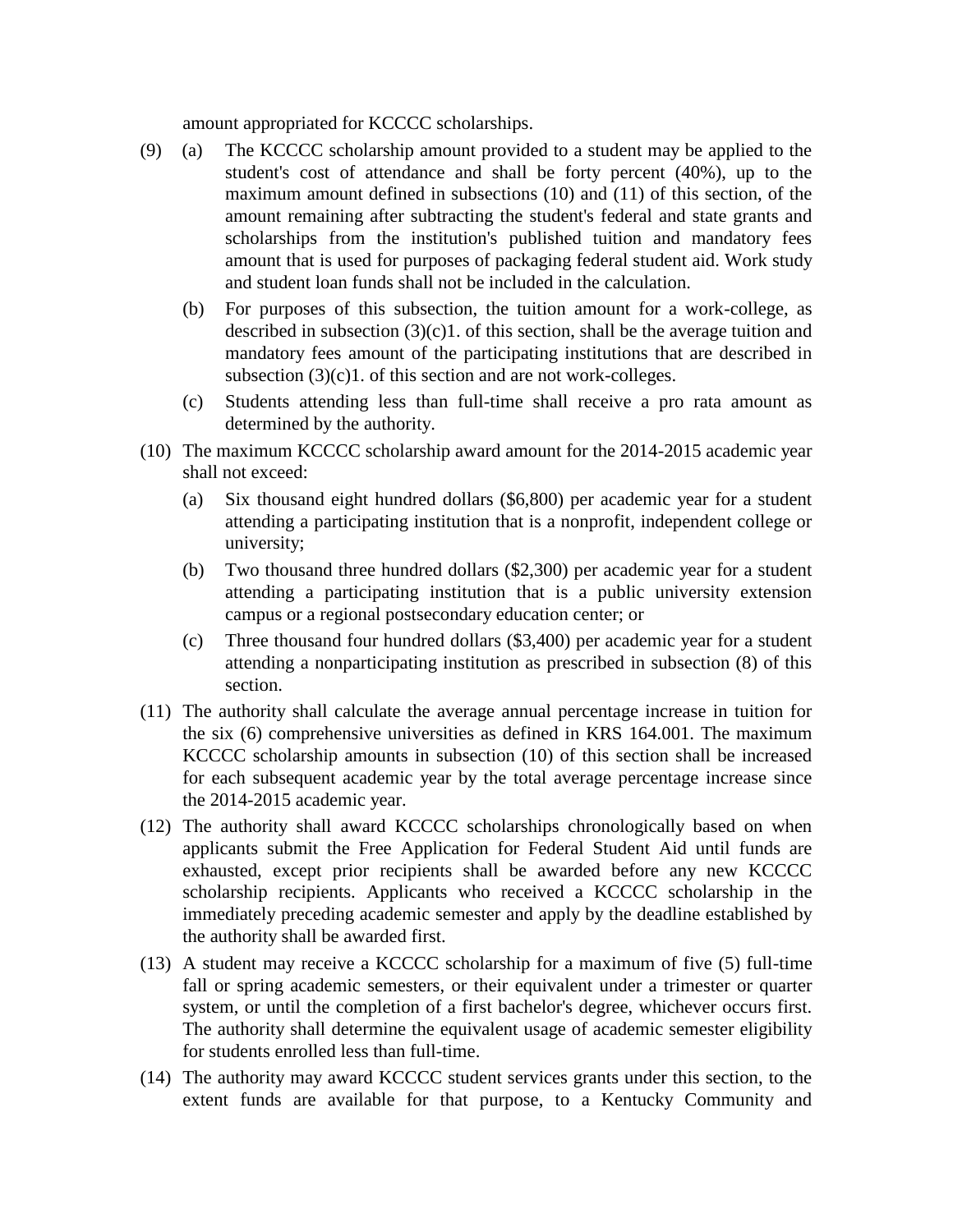Technical College System institution that is physically located in the district.

- (15) The maximum annual KCCCC student services grant shall be one hundred fifty thousand dollars (\$150,000) per institution.
- (16) KCCCC student services grants shall be used for the following purposes:
	- (a) To expand outreach services in high schools, in coordination with outreach services provided by the authority, to advise students of the advantages and importance of seeking a bachelor's degree and the opportunities to attain a bachelor's degree within the district;
	- (b) To expand advising resources to encourage completion of associate degree programs and transfer into bachelor's degree programs;
	- (c) To expand career advising resources to better link baccalaureate academic pursuits to career opportunities, especially within the district; and
	- (d) To provide multifaceted retention and student transfer initiatives to encourage associate degree completion leading to bachelor's degree programs.
- (17) Beginning November 1, 2015, and each year thereafter, the authority shall make an annual report to the Interim Joint Committee on Education on the status of the Kentucky Coal County College Completion Program.
- (18) Every four (4) years after implementation of the Kentucky Coal County College Completion Program, the authority shall evaluate the program to ensure the policy objectives are being realized and to suggest adjustments to maximize the increase in bachelor's degree completion rates.
- (19) Each participating institution, nonparticipating institution, and recipient of a KCCCC student services grant shall make data available to the authority for the report and evaluation described in subsections (17) and (18) of this section.
- (20) If any participating institution, nonparticipating institution, or recipient of a KCCCC student services grant does not demonstrate improved performance in student performance metrics, including but not limited to graduation and transfer rates, the authority may revoke the institution's eligibility for participation in the KCCCC scholarship or KCCCC student services grant.
- (21) (a) The coal county college completion scholarship fund is hereby created as a trust fund in the State Treasury to be administered by the Kentucky Higher Education Assistance Authority for the purpose of providing scholarships described in subsection (1)(a) of this section.
	- (b) The trust fund shall consist of amounts appropriated annually from coal severance tax receipts to the extent that the enacted biennial budget of the Commonwealth includes such appropriations. The trust fund may also receive gifts and grants from public and private sources and federal funds. No general fund moneys shall be appropriated for this purpose.
	- (c) Any unallotted or unencumbered balances in the trust fund shall be invested as provided in KRS 42.500(9). Income earned from the investments shall be credited to the trust fund.
	- (d) Notwithstanding KRS 45.229, any fund balance at the close of the fiscal year